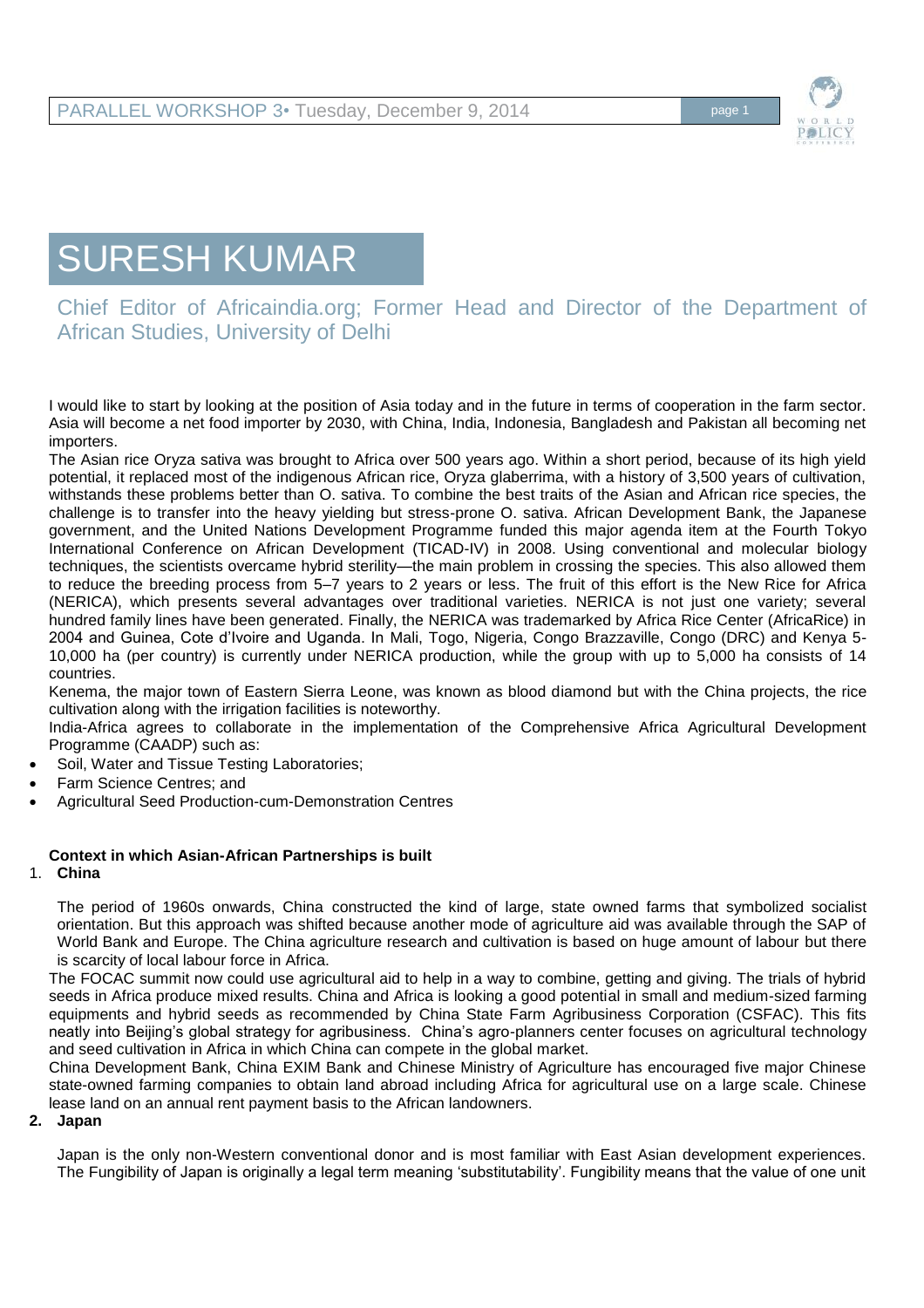

of a good is equivalent to something else, and thereby the former is substitutable for the latter, keeping their values unchanged even after substitution. Finally, in the 1990s, fungibility was highlighted again due to drastic changes in aid relations between donors and low-income recipients. The end of the Cold War, donors' strategic interest in aid for Africa and other low-income countries quickly weakened. In response, the international aid community was forced to redefine the meaning of aid. It had to convince policy-makers and taxpayers in terms of the effectiveness of aid for the policy makers and taxpayers in terms of the effectiveness of aid for the development of poor countries as the essential *raison d'etre* (reason for existence) of foreign aid. Japan International Cooperation Agency (JICA) in Africa is working in different sectors including agriculture one.

## **3. India**

Department of Agricultural Research and Education (DARE) of India was established in the Ministry of Agriculture in December, 1973. DARE provides the necessary government linkages for the Indian Council of Agricultural Research (ICAR), the premier research organisation for coordinating, guiding and managing research and education in agriculture including horticulture, fisheries and animal sciences in the entire country. India-Africa Institute of Agriculture and Rural Development has also been entrusted with the setting up of the University of Earth & Life Sciences at Ibadan, Nigeria. The details of the programmes are already circulated in the power point.

In what specific areas of agricultural development should the two continents forge dynamic ties?

The stakeholders should work for fetching the water from different sources and prepare the land for the agriculture having water management system. There is an increased opportunity for agribusiness stakeholders to invest in these areas such as:

- **1.** Introduce Low and innovative technologies such as drought-tolerant crops, high-quality seeds, fertilizers etc. that will increase income for small-scale farmers.
- **2.** Processing the goods through Value chain approaches and interventions that will increase productivity.
- **3.** Provision of infrastructure and farm mechanization services.
- **4.** Training to farmers and personnel in other allied activities.

How Asian and African agribusiness stakeholders could improve their actions?

Africa's main exports to India are in the form of raw materials that need to be further processed after entering the country. Processing within Africa would build higher income for the African farmers. It also enables the products to enter the Asian market at a higher level of the value chain. Cotton Technical Assistance Programme (C-TAP) of Asia in Nigeria, Uganda, Benin, Malawi, Mali, Burkina Faso and Chad. India has trained over 600 African scientists, technical and extension officers; offer capacity-building to over 2,500 farmers.

How can Asian stakeholders better assist their African partners in adapting and adopting the strategies that propel agricultural production and productivity?

The past experience of China development pattern is explained by a farmer in Africa and said, "If people see us working there and working well, they will copy. It is pride to me that they do come and look at my own swamp (rice field). But, like World Bank, which by its own count had a dismal failure rate of 50 percent for its rural development projects in Africa, the Chinese could not ensure that any of this would last after they left. Chinese agricultural demonstration stations are available in Mozambique, Liberia and Senegal and Chinese companies either using Chinese labour or using outsource/ out growers is not welcome by the local people in Africa.

- The experience of India in Asia is a learning ground for stakeholders of Asia such as:
- India's experience in agricultural education has a lot to offer to Africa
- With 99 ICAR institutes and 66 agricultural universities spread across the country this is one of the largest national agricultural research systems in the world.
- Pan-African e-Network provides unique knowledge collaboration
- Set up 10 vocational training centres in Burkina Faso, Burundi, Egypt, Ethiopia, Gabon, Gambia, Libya, Mozambique, Rwanda and Zimbabwe.

How can Asia's increased investment in Africa be structured so as to maximize benefits with regards to: human capital development for Africa, farm technology development and the transfer of skills and technology to African farmers? There is a fear that Chinese labourers would turn the land holders and their workers into labour tenants and subject them to exploitation along with the Chinese labourers. Xu Guoli, a senior official at the Ministry of Agriculture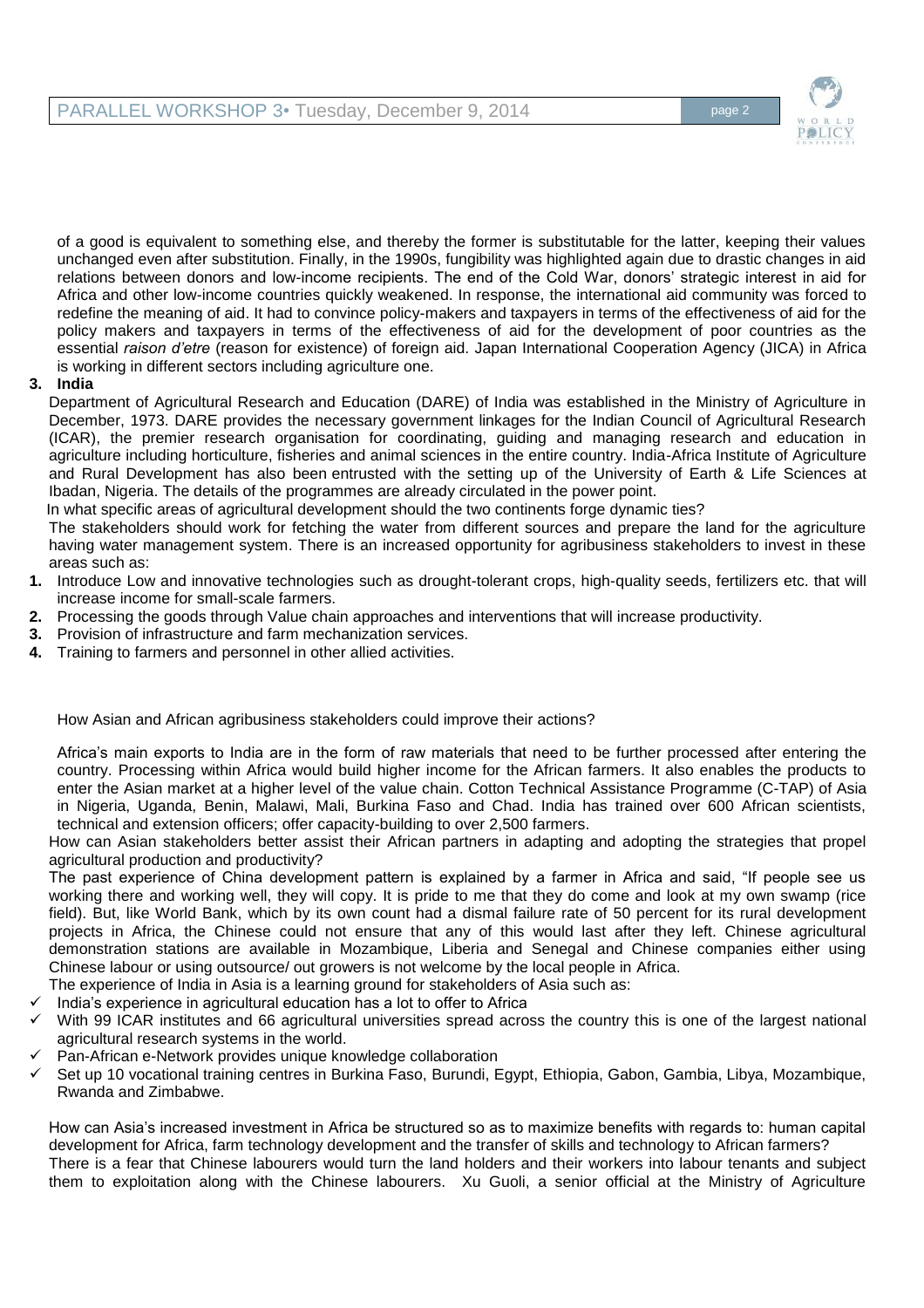

observed, It is not realistic to grow grains overseas, particularly in Africa. There are so many people starving in Africa, can you ship the grains back to China? Development performances in Africa became more dismal, despite the expected effects of the SAP and massive input of foreign aid. Japanese Donors became more concerned about factors hindering the translation of more aid into better development result. A spotlight was cast on fungibility as a major factor in this context. It is often said that Japanese embassies or the African-based offices of the Japan International Cooperation Agency (JICA) just send junior officials to related meetings, who keep silent and are not effectively involved in the policy dialogues and discussions concerning Poverty Reduction Strategies (PRS) formulation/implementation and monitoring. The capacity building program of India focuses human capital development for Africa such as:

- Many big IT Indian companies, such as NIIT and Wipro, with ventures in the African IT market.
- Rwanda is welcoming investments in this sector in an effort to transform from low-income agriculture based economies to knowledge based service oriented economies.
- Ethiopia with high enrolment rates in primary education provides a ripe platform for investment in setting up universities including agriculture colleges. It attracts cross border students (Somalia and Sudan) to Ethiopia. Hence, the education sector in Africa merits special attention from Indian investors and it will attract human capital development.
- Moroccan government is going to lease 600,000 hectares land to local and foreign investors in agricultural sector. The priority is given to those foreign investors bringing the skill development and HR training in their packages.

#### **Farm Technology Development**

Africa is land-abundant and comparatively scarcely populated. With 36 people per square kilometer Africa's ratio of population to surface area is much lower than that of Europe (120 in the European Union [EU], East Asia (also 120) and South Asia (342). Africa is land-abundant and skill-scarce relative to other regions. Africa thus has a high land-toskill ratio. Comparing regions over time, it shows that countries with high ratios of land to skills tend to export mainly primary products. Africa will probably never match the land-skill ratio of Asia or Europe. Africa needs all agriculture mechanization right from tractor to other implements.

As far as farm technology in land-skill ratio of Africa is concerned, it needs all agriculture mechanization right from tractor to other implements. As we know that most of the African states do not have the advance cold storage facility, it is a basic requirement for the farm development. The Public-Private Partnership (PPP) mode of investment may bring the farm technology for the development of agriculture sector. Private investors are buying land for farm development in Africa for agricultural purposes (70-30, 75:25). African governments should adopt a method of assessing the quantity of food production required for local market versus production for exports. Along with it, similar method should be used for local agro-industrial activities. These measures will help to develop mutual understanding among PPP in the farm technology development and transfer of technology.

#### **The transfer of skills and technology to African farmers**

There is a need to use appropriate technology as per the requirements of the people. India believes that technology should be accessed by all. India is leading a campaign to re-write intellectual property rights (IPR) in favour of all the developing countries to strengthen their financing and capacity building. India respects value addition in exploration, assisting in settling their different sectors and committed its partnership developing Africa's capacity building as per the need of African countries in policy analysis, planning and training in agriculture sector. The adequate training to the local people of Africa boosts the process in the transformation of skill to them.

#### **How can this partnership help African agriculture to attain sustainability of growth through product diversification, value addition and better access to markets?**

The agro-industry in Africa needs farm mechanization that will facilitate increase in productivity. The production boost in agriculture is the only way to initiate the product diversification through agro-industry in Africa. It should be remembered that once there will be surplus production of food in Africa, the agro-industry will get the input of raw materials to produce different food products, working for value addition and cater to the needs of urban as well as rural areas. China, Japan and India have different approach of farm mechanization.

China policy of farm mechanization is that the stakeholders are paying an annual rent to the African landowners. The complication here is that the Chinese companies are paying rent to the government and then it goes to the landowners committee and to the landowner in the last. Ultimately African agriculturist looses the patience.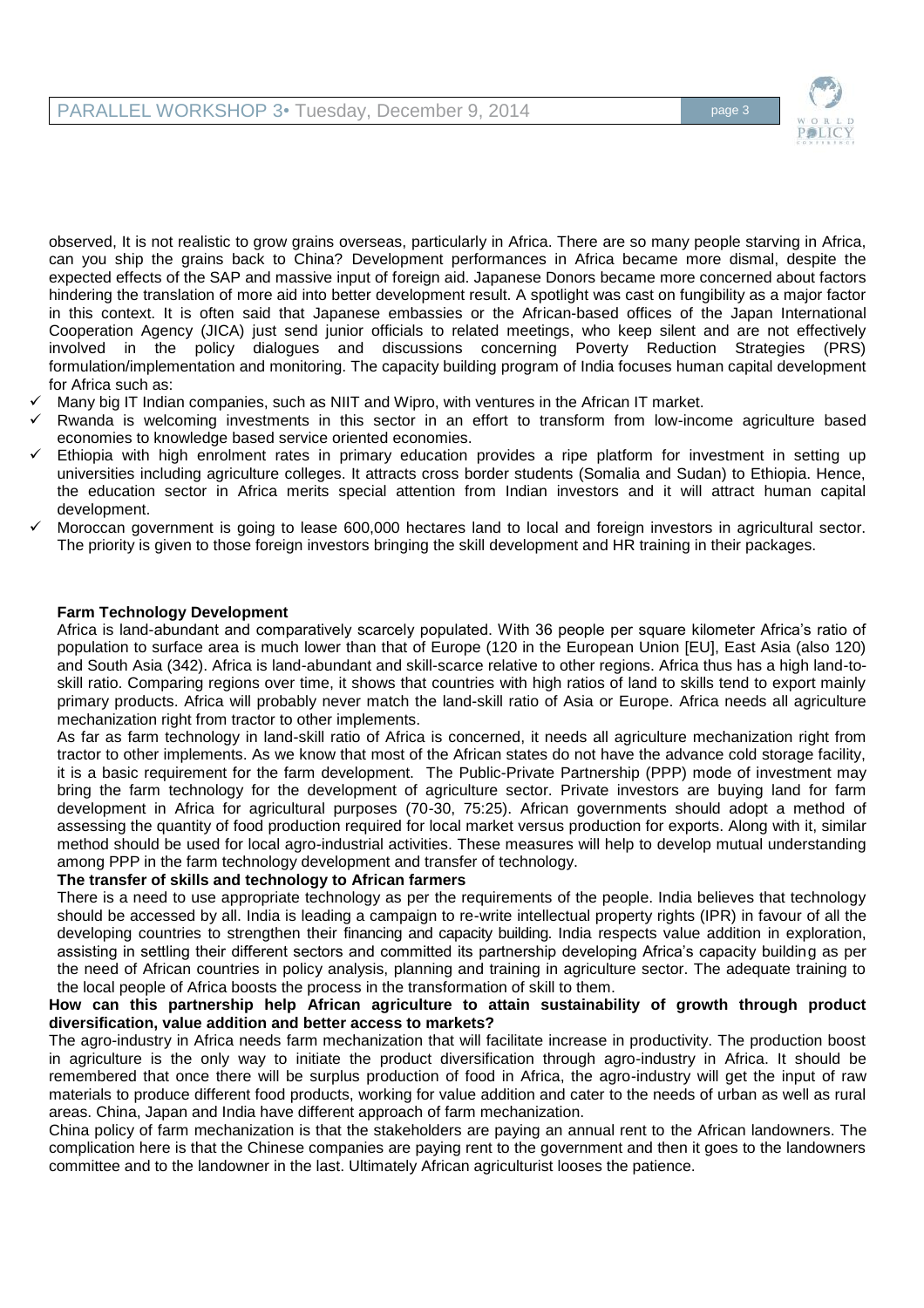

**Post 1990 fungibility of Japan** was highlighted again due to drastic changes in aid relations between donors and African recipients. The donor's strategic interest in aid for Africa and other low-income countries quickly weakened. In response, the international aid community was forced to redefine the meaning of aid. It had to convince policy-makers and taxpayers in terms of the effectiveness of aid for the policy makers and taxpayers in terms of the effectiveness of aid for the development of poor countries as the essential *raison d'etre* (reason for existence) of foreign aid. Careful examination is required to understand the cause of Japan's delayed and weak commitment to actions related to the Highly Indebted Poor Countries (HIPCs) debt relief and the Poverty Reduction Strategies/General Budgetary Support (PRS/GBS). First, the delayed and weak commitment can be explained by a lack of understanding by officials and aid professionals in Japan's Official Development Assistance (ODA) administration. The policy-makers are not equipped yet with a fully fledged research institute for development aid as of 2008. Also, Japan has been, to certain extent, isolated from interactions with Western donors, partly because of language, cultural and geographical issues.

Approximately 80 Indian companies have collectively invested US\$2.3 billion. India's development and mutual partnership will cover self-reliance schemes avoiding huge debt policy, nourish value addition and better access to markets and strengthen economic development. India and Africa participation in drawing up concrete solutions is essential to satisfy their policies that build up a debt free Africa and sustainable development.

**What is already being implemented? Different Asia-Africa partnerships in the fields of technologies and expertise for agricultural growth, food security and rural development.**

Japan and its stakeholder's dichotomy is clearly visible in the development of agriculture sector. Chinese investment is more evident in infrastructure activities than in capacity building in agriculture sector. India approaches towards agricultural growth, food security and rural development is explained here.

# **Expertise for Agricultural Growth**

China State Farm Agribusiness Corporation (CSFAC), Japan International Cooperation Agency (JICA), The Indian Council of Agriculture Research (ICAR), the International Crops Research Institute for Semi-Arid Tropics (ICRISAT) and the International Agriculture Consulting Group (ICAG) are working having different approach of agriculture growth. Huge scope for Asian companies to build forward linkages like contract farming helping the agricultural sector in Africa to link agricultural supply chains with processing plants or retailing businesses.

## **Asian countries that play a very important role in the support of agriculture in different African countries**.

If Japan can consolidate its intellectual capability and political will, it could transform this challenge into an opportunity. As China's neighbor and close economic partner, Japan can understand China's strength and weakness as an emerging donor. Japan understands the exogenous impact of economic development and political democratization through the dismantlement of neo-patrimonialism. This process could be aborted unless it is sustained by efforts generated from inside developing countries. Only the states and the people of developing countries should take the initiative in this process. One should characterize it as essential self-help required for development. Japan's own experiences and philosophy could help connect the West and the non-West in more productive ways.

Indian FDI in Agriculture Sector is vital for the agriculture and agro-infrastructure. Indian scientific and agricultural research institutions have assisted around 5,000 entrepreneurs for developing their business ideas in the African countries. 80 Indian Agriculture Companies invested £1.5 billion in Ethiopia, Kenya, Madagascar, Senegal and Mozambique and £500 million loaned from Indian government to these companies. \$2.5bn has already been invested by Indian Companies in Africa's agricultural sector alone, which has also enhanced the PPPs between government and Indian Agro companies. African regional approach will give the member states greater opportunities to attract foreign investment. The process of creating a free trade area that incorporates the African community, the Common Market for Eastern and Southern Africa, and the Southern African Development Community is underway, bringing together nearly 600 million people into a single market. Such a development will have a major bearing on India Africa economic exchanges.

**What are the main results of India's Green Revolution that need to be shared with the African countries?**  India's Green Revolution is shared with the African countries under PPP model.